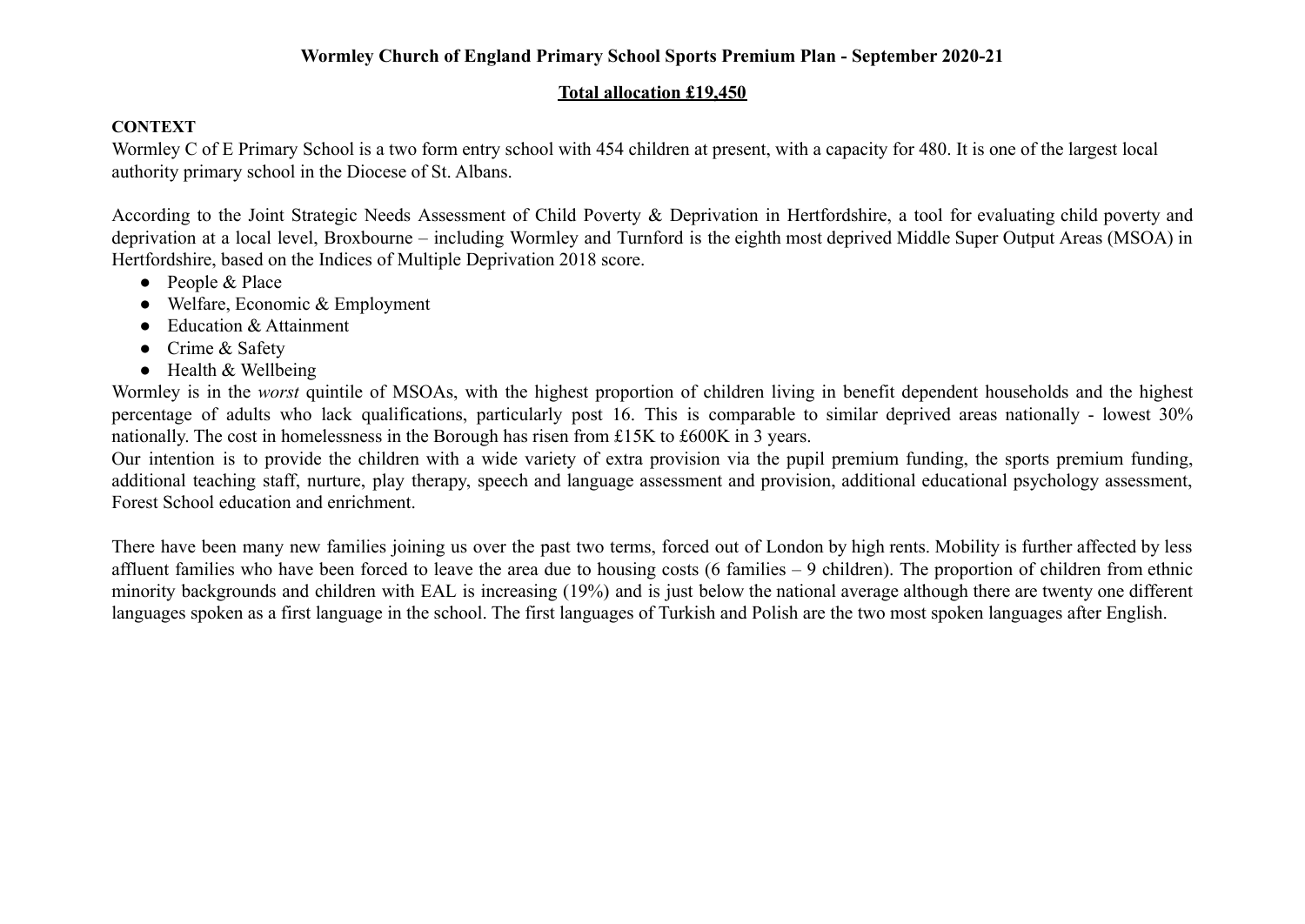# **KEY PRIORITIES FOR SCHOOL SPORTS PREMIUM**

Increase opportunities for PE, extra-curricular activity, active learning, exercise and fitness.

*Why?*

- A few children live in temporary accommodation and have no access to safe outdoor active play (SIMS)
- Many children live in flats and maisonettes and have limited access to outdoor active play (Pupil survey)
- Many children prefer to game or use social media than play outdoors (Pupil voice)
- Less than half of our children attend any extra-curricular Sports/PE clubs, or out of school Sports/PE clubs, or swimming classes (pupil Survey)
- Parks nearby offer limited activity and /or a safe place to play (Community site survey)
- Too many children are overweight and obese (Nurses report)

# *What might our response be?*

- Increase opportunities for our pupils
- Introduce daily 'Take 10' initiative teachers plan for a daily 10 minute session of physical activity each day
- Promote additional activity breaks throughout the day, including Go Noodle / Daily Mile / Brain Gym
- Plan for regular active learning, including orienteering, games, Forest School Education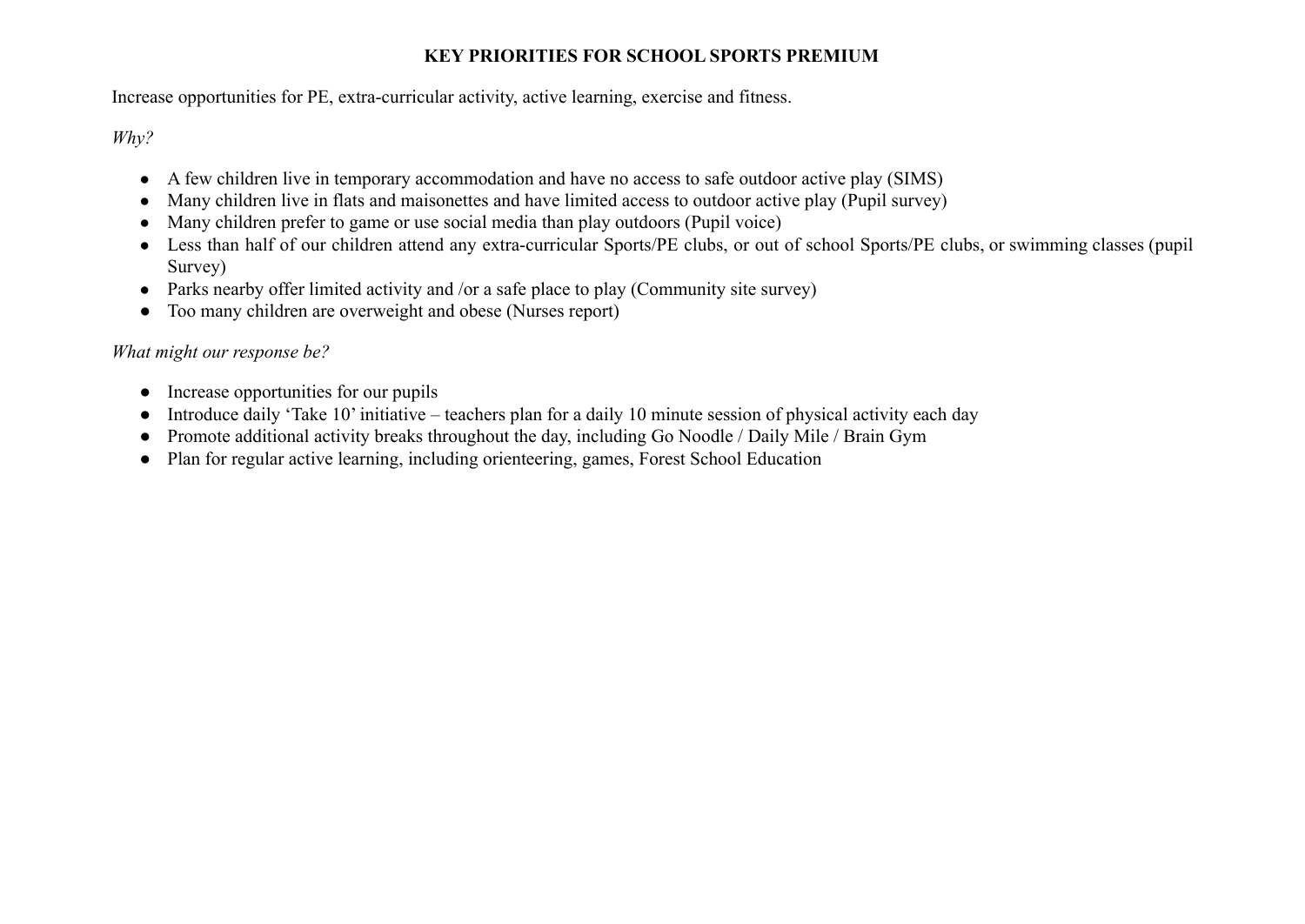| Key Achievements to date until July 2021                                                                                                                                                                                                                                                                                                                                                                                                                                                                                                                    | Areas for further improvement and baseline evidence of need                                                                                                                                                                                                                                                                                                                                                                                                                                                                                                                                                                                                      |
|-------------------------------------------------------------------------------------------------------------------------------------------------------------------------------------------------------------------------------------------------------------------------------------------------------------------------------------------------------------------------------------------------------------------------------------------------------------------------------------------------------------------------------------------------------------|------------------------------------------------------------------------------------------------------------------------------------------------------------------------------------------------------------------------------------------------------------------------------------------------------------------------------------------------------------------------------------------------------------------------------------------------------------------------------------------------------------------------------------------------------------------------------------------------------------------------------------------------------------------|
| Positive attitudes to PE and sports (Pupil survey)<br>Less children with excuses for not participating in school PE (Weekly<br>observations)<br>Positive increase in the number of clubs and the number of children<br>engaging in sports (Registers)<br>Entry into a variety of inter-school competitions in addition to<br>inter-house competitions (including successful wins).<br>A successful, virtual sports day during the coronavirus lockdown.<br>A review of the curriculum to plan for a more inclusive range of sports<br>and physical activity | Increase provision for our youngest children $(EY)$ - agility, balance<br>and co-ordination (ABC)<br>Increase opportunity for development of gross motor skills in EY<br>Increase daily physical activity, particularly cardio activity<br>Arrange more fixtures and enter more competitions for younger<br>$\bullet$<br>children (KS1 & LKS2)<br>• Offer a wider variety of sports and physical activity during<br>lunchtime<br>• Offer a wider range of afters chool sports clubs<br>• Try to engage children from less active backgrounds in clubs and<br>activities at school<br>• Try to increase the number of $Y6$ pupils who meet the NC<br>expectations |

| Meeting national curriculum requirements for swimming and water safety                                                                    |                |
|-------------------------------------------------------------------------------------------------------------------------------------------|----------------|
| What percentage of your current Year 6 cohort swim competently, confidently and proficiently over a distance of at least 25 metres? NB.   | Not known due  |
| Even though your pupils may swim in another year, please report on their attainment on leaving primary school at the end of the summer    | to Coronavirus |
| term $2021$ .                                                                                                                             | pandemic       |
| What percentage of your current Year 6 cohort use a range of strokes effectively (for example, front crawl, backstroke and breaststroke)? | see above      |
| What percentage of your current Year 6 cohort perform safe self-rescue in different water-based situations?                               | see above      |
| School can choose to use the Primary PE and Sport Premium to provide additional provision for swimming but this must be activity over     |                |
| and above the national curriculum requirements. Have you used it in this way?                                                             | Yes            |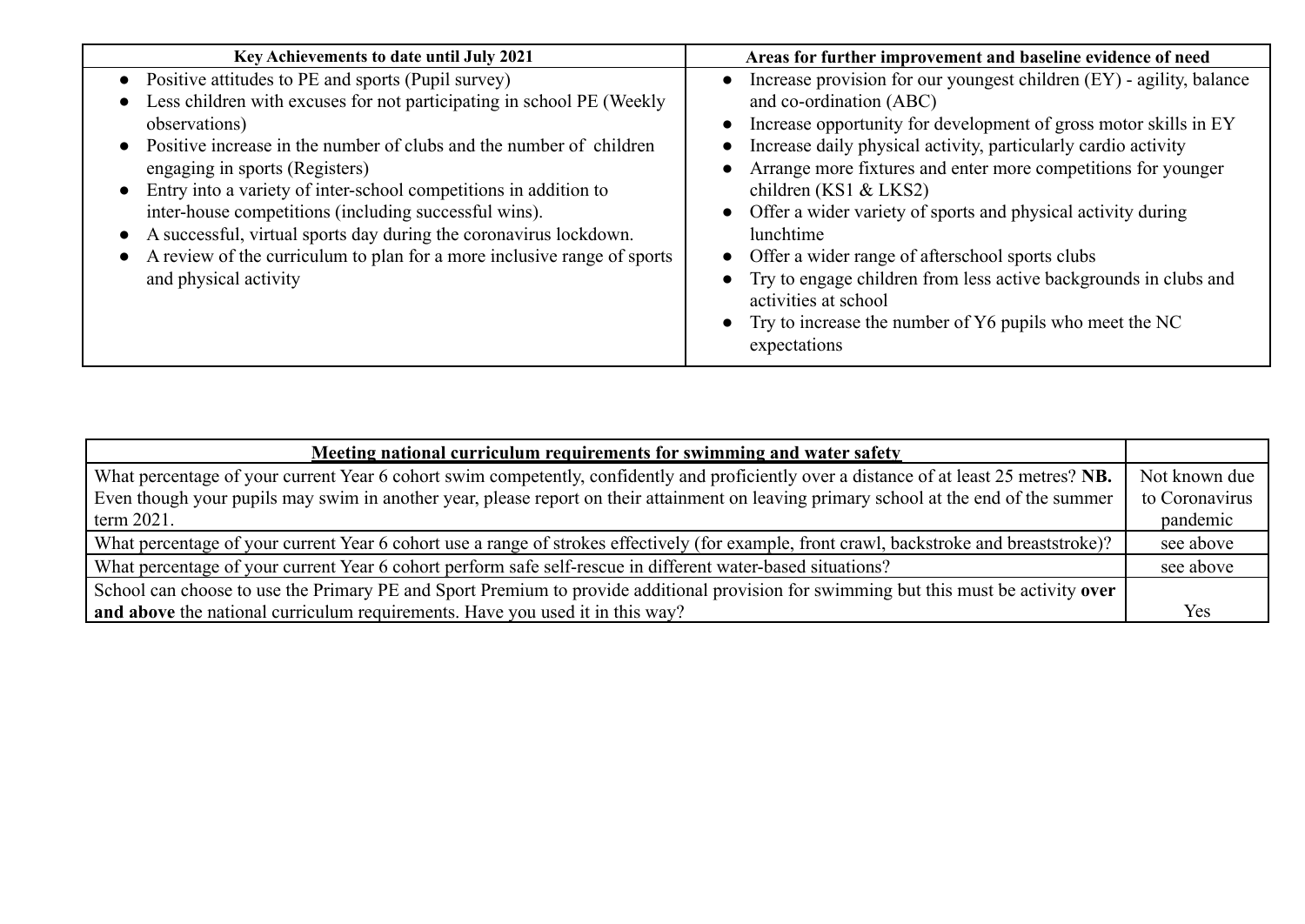| Key Indicator 1: The engagement of all pupils in regular physical activity                                                                                                               |                                                                                                                                                                                                                                                                                                                                                                       |                                                                                                                                                                                                                                                                                   |                                                                                                                                                                                                                                                                                                               | 61 % of total allocation $(\text{\textsterling}11, 925)$                                                        |
|------------------------------------------------------------------------------------------------------------------------------------------------------------------------------------------|-----------------------------------------------------------------------------------------------------------------------------------------------------------------------------------------------------------------------------------------------------------------------------------------------------------------------------------------------------------------------|-----------------------------------------------------------------------------------------------------------------------------------------------------------------------------------------------------------------------------------------------------------------------------------|---------------------------------------------------------------------------------------------------------------------------------------------------------------------------------------------------------------------------------------------------------------------------------------------------------------|-----------------------------------------------------------------------------------------------------------------|
| <b>Intention</b>                                                                                                                                                                         | Implementation                                                                                                                                                                                                                                                                                                                                                        |                                                                                                                                                                                                                                                                                   | Impact                                                                                                                                                                                                                                                                                                        |                                                                                                                 |
| School focus with<br>clarity on intended<br>impact on pupils:                                                                                                                            | Actions to achieve:                                                                                                                                                                                                                                                                                                                                                   | Fund allocating:                                                                                                                                                                                                                                                                  | Evidence and impact:                                                                                                                                                                                                                                                                                          | Sustainable and suggested<br>next steps:                                                                        |
| Introduction of 'Take<br>10' initiative in<br>KS1/KS2 to encourage<br>daily physical, cardio<br>activity to improve<br>children's fitness                                                | CPD led by Challenge Sport - to<br>introduce a range of activities for<br>teachers to use in daily 'Take 10'<br>activities, including skipping, running<br>and dance as well as short active<br>games. (Cost in KI 3)<br>Prepared boxes of equipment and ideas<br>for staff<br>CPD in-house for TAs and MSAs<br>Signposting to on-line ideas for in class<br>activity | Boxes of Take 10 class<br>sets of equipment:<br>Set of skipping ropes<br>$(KS1 set - £115) +$<br>$(KS2 set - £120)$<br>Set of weighted hula<br>hoops $(f80)$<br><b>Ring Streamers</b><br>(f.79.95)<br>12 large storage boxes<br>(f80)<br><b>BUDGET £500</b>                       | Pupil's fitness levels will increase.<br>$\bullet$<br>Pupil's will actively take part in<br>$\bullet$<br>daily cardio activities to<br>complement the daily mile -<br>enthusiasm will grow for active<br>engagement.                                                                                          | Get pupils to continue Take 10 in<br>their own lives at home.<br>Organise family events                         |
| Introduction of new<br>alternative equipment to<br>engage children an<br>widen the range of<br>opportunities in<br>curriculum PE,<br>interventions and<br>lunchtime/afterschool<br>clubs | Audit of current resources<br>Pupil survey of preferred physical<br>activity<br>Focus group of pupils to consider<br>alternative sports<br>Source equipment to compliment wider<br>range of curriculum opportunities                                                                                                                                                  | Archery (£240)<br>Curling (£301.20)<br>Petanque boules set x3<br>(f74.97)<br>Class set of circus<br>skills equipment<br>(E153.90)<br>Agility equipment<br>(f.45.76)<br>EY lunchtime<br>games/activities x6<br>(f.45)<br>Frisbees 4 packs of 2<br>(f63.92)<br><b>BUDGET £1,000</b> | Pupils will be motivated by the<br>$\bullet$<br>activities and want to engage in<br>sport<br>Pupils will become more<br>$\bullet$<br>knowledgeable about sports and<br>skilled in a range of sports.<br>Pupils will be actively<br>$\bullet$<br>participating in lunch time clubs<br>and out of school clubs. | Use activity audit data to create<br>clubs with sports that children<br>may not have the opportunity to<br>try. |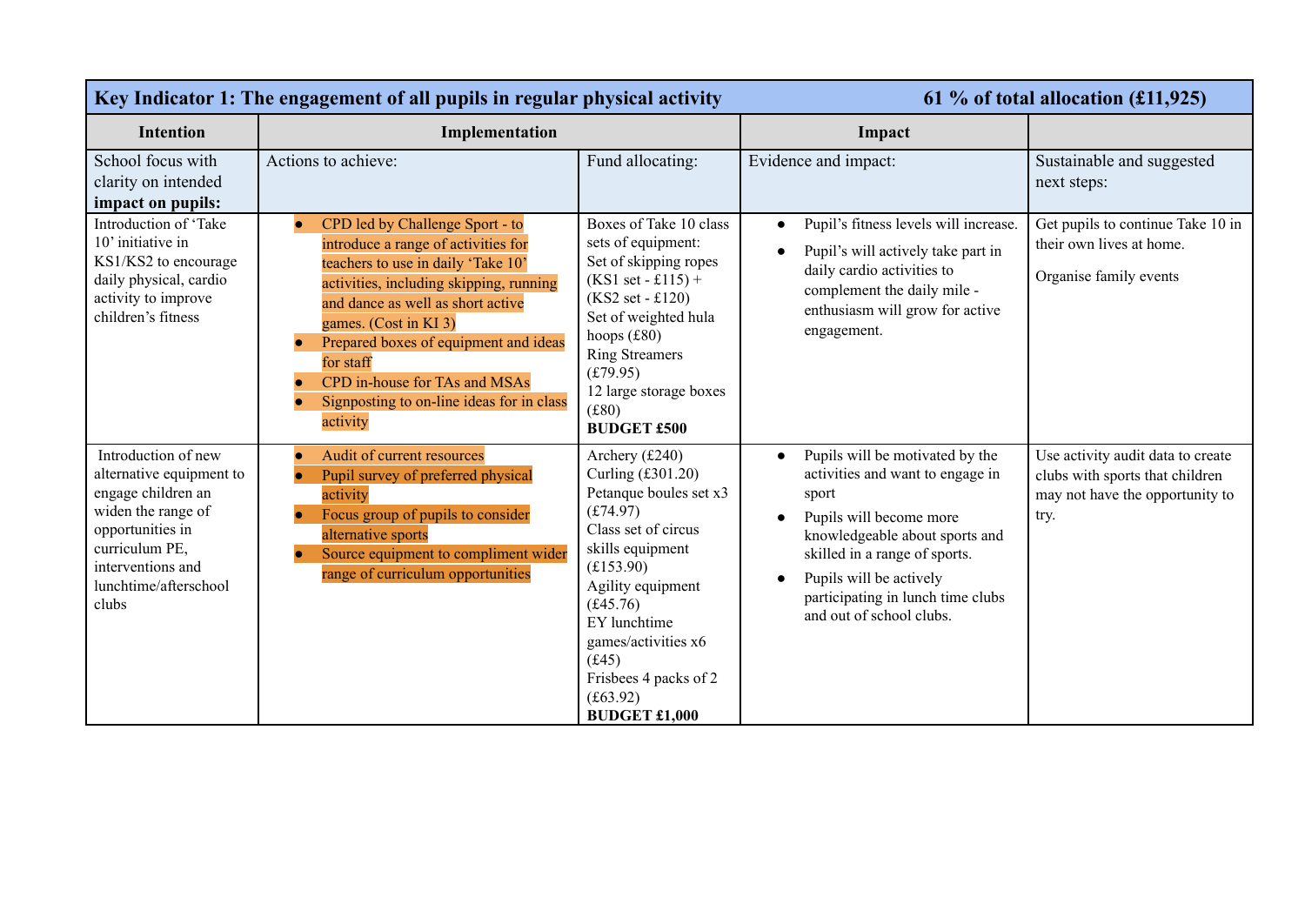| Introduce new<br>equipment to support<br>gross motor skills in EY<br>and KS1<br>(The benefits of<br>monkey bars are<br>numerous and critical to<br>the foundation children<br>need to be able write, cut<br>and colour) | CPD to increase staff confidence in<br>using PE apparatus safely and<br>effectively to develop gross motor<br>skills (Cost in KI3).<br>Purchase WriteDance - gross motor<br>co-ordination programme for children<br>in EY/KS1<br><b>Purchase Smart Moves - motor skills</b><br>development programme for all ages<br>but particularly EY/KS1<br>Source affordable climbing equipment<br>for EY outdoor learning area | Smart Moves (EY and<br>KS1) (£60.77)<br>Smart Moves (£90.95)<br>£500 to be spent on a<br>climbing wall/climbing<br>frame to develop gross<br>motor skills<br><b>BUDGET £700</b> | Improved gross and fine motor<br>skills in pupils.                                                                                                                                                                                                                |                                                                                    |
|-------------------------------------------------------------------------------------------------------------------------------------------------------------------------------------------------------------------------|----------------------------------------------------------------------------------------------------------------------------------------------------------------------------------------------------------------------------------------------------------------------------------------------------------------------------------------------------------------------------------------------------------------------|---------------------------------------------------------------------------------------------------------------------------------------------------------------------------------|-------------------------------------------------------------------------------------------------------------------------------------------------------------------------------------------------------------------------------------------------------------------|------------------------------------------------------------------------------------|
| Coaches employed to<br>model high quality<br>skills/tactics in games<br>and enhance physical<br>activity across the<br>school                                                                                           | Review the curriculum overview/PE<br>plan with the coaches and Challenge<br><b>Sport Team</b><br>Monitor the coach/staff regularly to<br>ensure that high quality teaching and<br>learning is taking place<br>Tracking of progression through Insight                                                                                                                                                                | <b>BUDGET £9,725 (3)</b><br>terms)                                                                                                                                              | Pupils are engaged in regular, high<br>quality physical activity<br>Pupils are confident in their physical<br>literacy<br>Pupils are able to articulate their new<br>skills and experiences<br>Pupils are gaining new knowledge<br>and skills and making progress | Continue to monitor the PE<br>curriculum and keep the<br>coaching company updated. |

| Key Indicator 2: The profile of PE & Sport (PESSPA) being raised across the school as a tool for whole school improvement 5% of               |                                                                                                                                           |                 |                                                                                                                                             |                           |
|-----------------------------------------------------------------------------------------------------------------------------------------------|-------------------------------------------------------------------------------------------------------------------------------------------|-----------------|---------------------------------------------------------------------------------------------------------------------------------------------|---------------------------|
| total allocation: £950                                                                                                                        |                                                                                                                                           |                 |                                                                                                                                             |                           |
| School focus with                                                                                                                             | Actions to achieve                                                                                                                        | Fund allocating | Evidence and impact:                                                                                                                        | Sustainable and suggested |
| clarity on intended                                                                                                                           |                                                                                                                                           |                 |                                                                                                                                             | next steps:               |
| impact on pupils:                                                                                                                             |                                                                                                                                           |                 |                                                                                                                                             |                           |
| Introduction of 'Take 10'<br>within the school to<br>encourage extra physical<br>activity throughout the<br>school day and boost<br>wellbeing | See KI 1.<br>$\bullet$                                                                                                                    | See KI 1        | See KI 1<br>$\bullet$                                                                                                                       | See KI 1.                 |
| Promote sport at<br>playtimes using Play<br>Leaders for lunch time<br>physical activity clubs.                                                | Advertise role, interview and appoint<br>Play Leaders for each year group.<br>Organise training for PE Subject Leads<br>and Play Leaders. | CPD £200        | Play Leaders are selected and are<br>$\bullet$<br>well trained<br>Pupils are engaged in a variety of<br>activities and sports at lunchtimes |                           |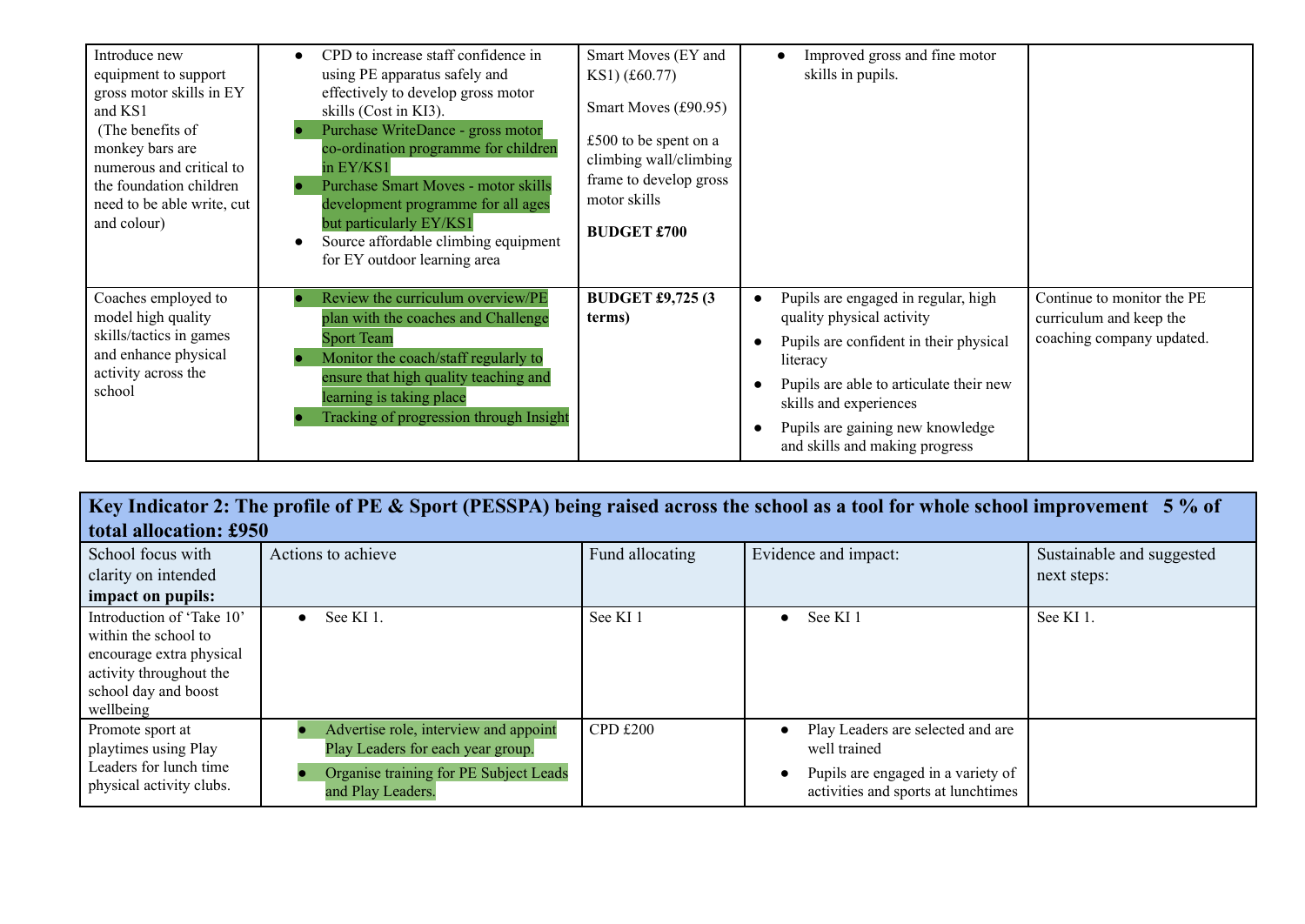|                                                                                                                                                                                                             |                                                                                                                                                                                                                                        |                                                                | Pupils develop their leadership<br>$\bullet$<br>capacity                                                                                                                                                                                                                                                                                                                              |                                                                                                                                                                                                                             |
|-------------------------------------------------------------------------------------------------------------------------------------------------------------------------------------------------------------|----------------------------------------------------------------------------------------------------------------------------------------------------------------------------------------------------------------------------------------|----------------------------------------------------------------|---------------------------------------------------------------------------------------------------------------------------------------------------------------------------------------------------------------------------------------------------------------------------------------------------------------------------------------------------------------------------------------|-----------------------------------------------------------------------------------------------------------------------------------------------------------------------------------------------------------------------------|
| Promote competitive PE<br>and sport through<br>interhouse tournaments -<br>building pupil leadership<br>capacity                                                                                            | Advertise role, interview and appoint 8<br><b>House Captains</b><br>Set dates for inter house tournaments<br>$\bullet$<br>which are inclusive of a variety of<br>sports e.g. a paralympics, winter<br>olympics, dance, gymnastics etc. | Supply cover for PE<br>Subject Leads (£750)                    | 8 house captains appointed<br>All children involved in<br>competitive sport<br>Pupils develop their leadership<br>capacity                                                                                                                                                                                                                                                            |                                                                                                                                                                                                                             |
|                                                                                                                                                                                                             | Key Indicator 3: Increased confidence, knowledge and skills of all staff in teaching PE and sport.                                                                                                                                     |                                                                |                                                                                                                                                                                                                                                                                                                                                                                       | 21 % of total allocation: £4,100                                                                                                                                                                                            |
| School focus with<br>clarity on intended<br>impact on pupils:                                                                                                                                               | Actions to achieve                                                                                                                                                                                                                     | Fund allocating                                                | Evidence and impact:                                                                                                                                                                                                                                                                                                                                                                  | Sustainable and suggested<br>next steps:                                                                                                                                                                                    |
| PE Leads attend annual<br>Sports Conference and<br>termly Sports Networks to<br>improve their own<br>knowledge and skills and<br>to stay abreast of the latest<br>sporting opportunities and<br>initiatives | Subject Team to attend the annual<br>conference<br>Subject Leader to share learning<br>through whole school CPD, signposting<br>and briefings                                                                                          | Costs for conference<br>and supply cover<br><b>BUDGET £600</b> | High quality CPD for staff to<br>disseminate key learning and<br>skills from conference<br>Improved subject leader<br>knowledge of how to develop<br>sporting culture within school<br>and promote PE<br>Improved intent,<br>implementation and impact<br>Improved pupil engagement<br>and achievement<br>Professional sporting<br>relationships fostered in local<br>and county area | Look at internal or external<br>delivery options for CPD<br>Look at existing sporting<br>relationships to foster and<br>improve governance and<br>implementat of best sporting<br>practices (i.e A10 Sport or<br>Challenge) |
| Coaching and mentoring<br>for Subject Leads to<br>improve their knowledge,<br>skills and leadership of<br>sports and PE                                                                                     | <b>Sports Challenge CPD lead to work</b><br>alongside PE subject Lead for a term to<br>share expertise                                                                                                                                 | Costs for coaching and<br>mentoring<br><b>BUDGET £1200</b>     | Confident, knowledgeable and<br>$\bullet$<br>skilled subject leaders                                                                                                                                                                                                                                                                                                                  | Repeat each year with a different<br>teacher                                                                                                                                                                                |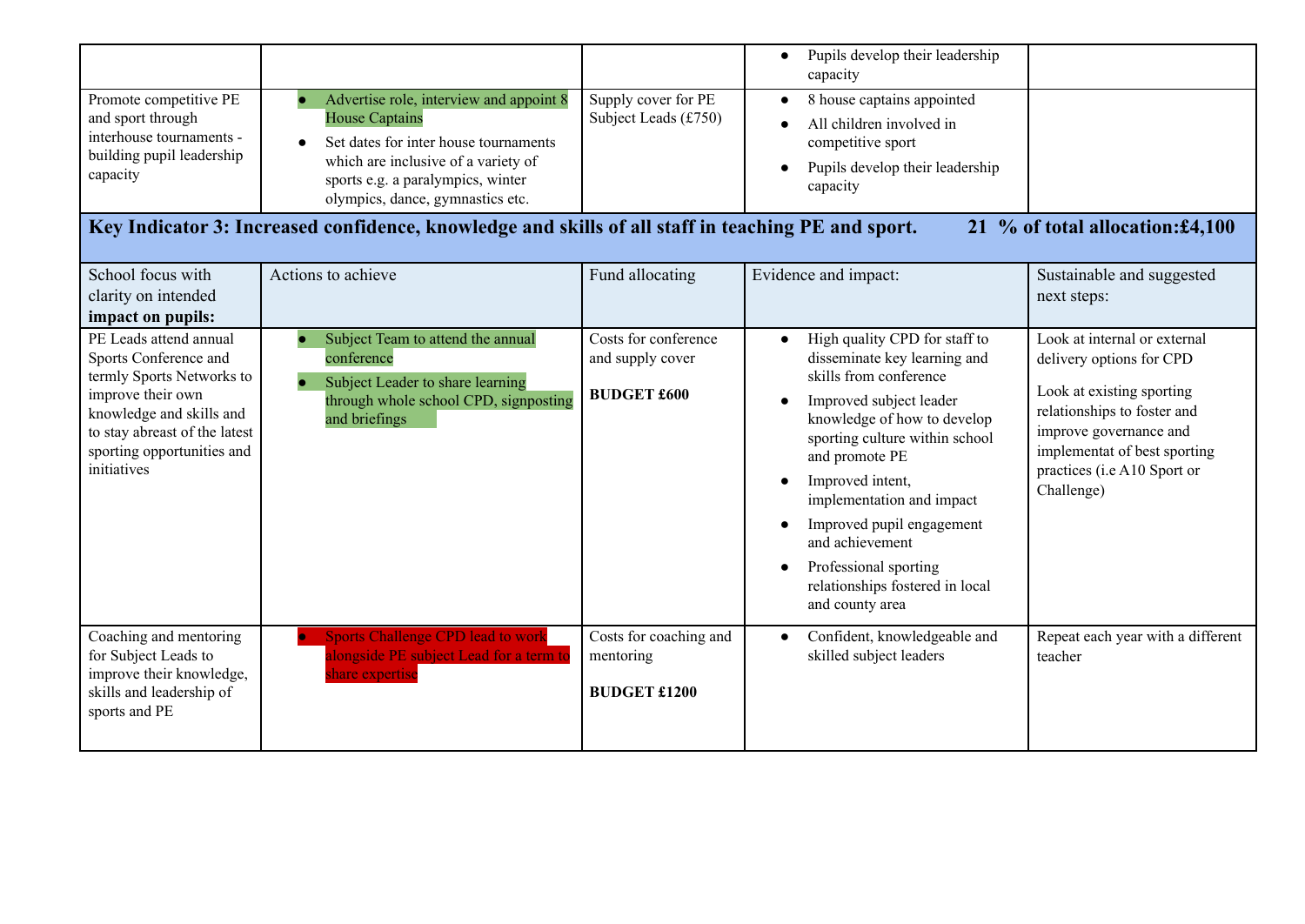| CPD for all staff:<br>using PE<br>$\bullet$<br>equipment safely<br>and effectively<br>ideas for OAA.                                                                | <b>Arrange CPD with Challenge Sport</b><br>(3 termly CPD sessions)                                                                                                                                     | Cost of 3 CPD sessions<br><b>BUDGET £600</b>                                                                                       | Increase student engagement in<br>$\bullet$<br>Forest school and encourage<br>wider use of facilities<br>More confidence in oversight of<br>$\bullet$<br>student use of the facilities<br>leading to more frequent use by a<br>wider range of classes<br>OAA: more confidence in<br>delivering a cross curricular<br>approach in delivering<br>Orienteering, including<br>appropriate use of instruments<br>and tools. | Develop internal staff skills<br>through online course to develop<br><b>CPDs</b><br>Teachers and subject leads<br>develop internal training to<br>enhance Forest school and<br>lessons offered                  |
|---------------------------------------------------------------------------------------------------------------------------------------------------------------------|--------------------------------------------------------------------------------------------------------------------------------------------------------------------------------------------------------|------------------------------------------------------------------------------------------------------------------------------------|------------------------------------------------------------------------------------------------------------------------------------------------------------------------------------------------------------------------------------------------------------------------------------------------------------------------------------------------------------------------------------------------------------------------|-----------------------------------------------------------------------------------------------------------------------------------------------------------------------------------------------------------------|
| Specialised training for<br>staff in key areas of the<br>PE curriculum.<br>Training offered to Play<br>Leaders and MSAs to lead<br>playground physical<br>activity. | Arrange for a members of staff to<br><b>Intitiation</b> (swimming<br>nstructor / Forest School Leader)<br>Arrange for a once yearly CPD session<br>$\bullet$<br>taught either externally or internally | ASA level 2 (£650)<br>Forest School Level 3<br>Leader Course (£797)<br><b>BUDGET (£800)</b><br>Costs for CPD<br><b>BUDGET £200</b> | Qualified Swim Teacher on staff<br>to teach quality swim lessons<br>Develop relationship with swim<br>$\bullet$<br>centre to provide swimming<br>lessons<br>Arrange cover for teacher to<br>attend course<br>Confident Play Leaders and MSA<br>to deliver playground sport<br>activities                                                                                                                               | Develop internal staff skills<br>through online course to develop<br><b>CPDs</b><br>Develop staff skills through<br>online course to develop CPDs<br>Teachers and subject leads<br>develop internal training to |
|                                                                                                                                                                     |                                                                                                                                                                                                        |                                                                                                                                    |                                                                                                                                                                                                                                                                                                                                                                                                                        | enhance playground games<br>offered.                                                                                                                                                                            |
|                                                                                                                                                                     | Key Indicator 4: Broader experience of a range of sports and activities offered to all pupils.                                                                                                         |                                                                                                                                    |                                                                                                                                                                                                                                                                                                                                                                                                                        | 0% of total allocation: £0                                                                                                                                                                                      |
| School focus with<br>clarity on intended<br>impact on pupils:                                                                                                       | Actions to achieve                                                                                                                                                                                     | Fund allocating                                                                                                                    | Evidence and impact:                                                                                                                                                                                                                                                                                                                                                                                                   | Sustainable and suggested<br>next steps:                                                                                                                                                                        |
| A recently revised<br>curriculum introducing a<br>new range of sports and<br>activities and new<br>equipment purchased for a                                        | Check the current resources<br>Source equipment to compliment new<br>curriculum opportunities                                                                                                          | See above (key<br>indicator 1)                                                                                                     | Pupils will become more skilled<br>$\bullet$<br>at a range of sports.                                                                                                                                                                                                                                                                                                                                                  | Use activity audit data to create<br>clubs with sports that children<br>may not have the opportunity to<br>try.                                                                                                 |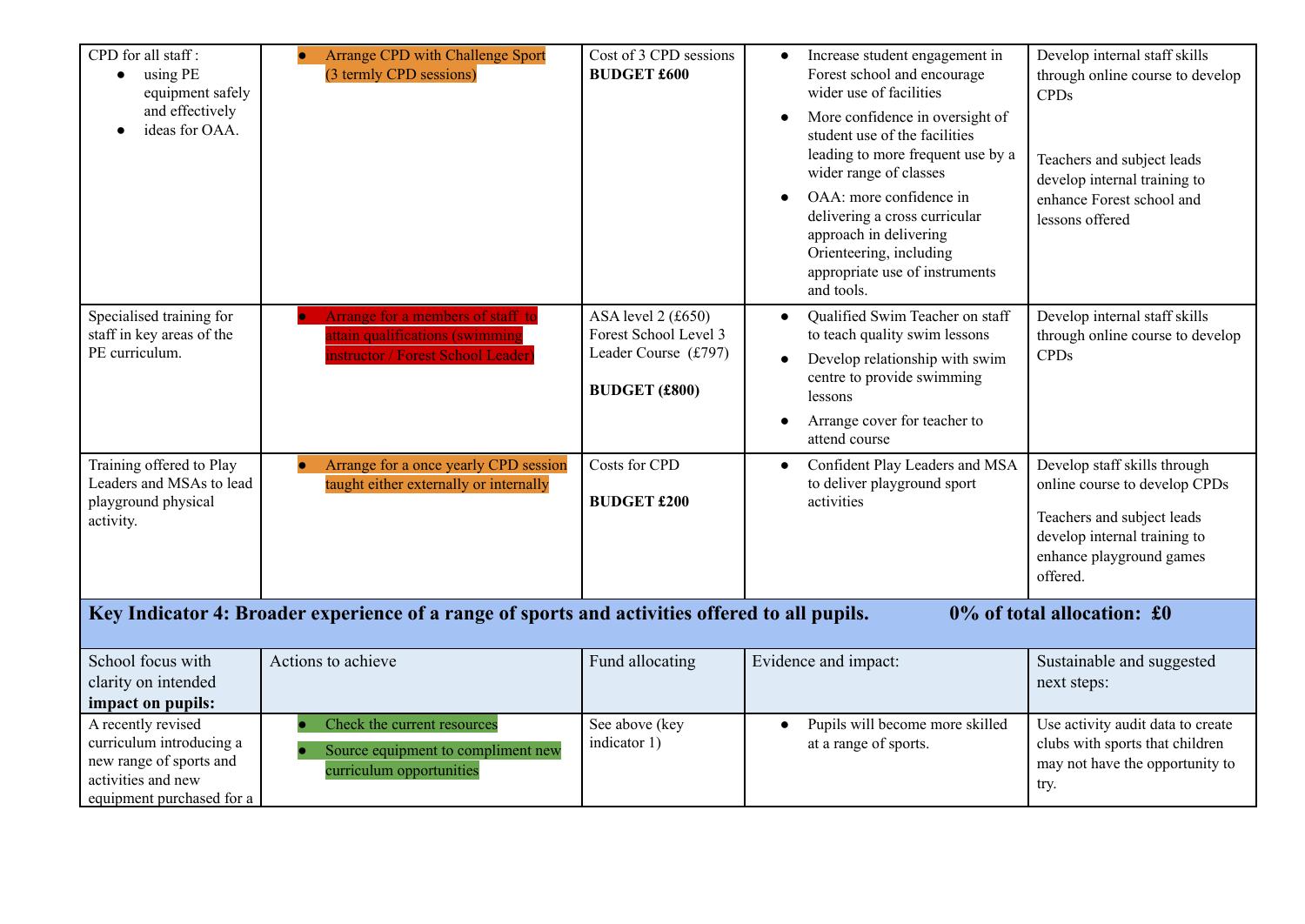| wider range of<br>opportunities.                                                                                                                |                                                                                                                 |                                                                               | Pupils will be actively<br>$\bullet$<br>participating in lunch time clubs                                                                                                                                                                  |                                                                                                                                      |
|-------------------------------------------------------------------------------------------------------------------------------------------------|-----------------------------------------------------------------------------------------------------------------|-------------------------------------------------------------------------------|--------------------------------------------------------------------------------------------------------------------------------------------------------------------------------------------------------------------------------------------|--------------------------------------------------------------------------------------------------------------------------------------|
| A wide range of sporting<br>opportunities offered to<br>EYFS & KS1 children<br>through lunch clubs and<br>afterschool clubs.                    | See above (key indicators 1 and 3)                                                                              | See above (key<br>indicators 1 and 3)                                         | See above (key indicators 1 and<br>3)                                                                                                                                                                                                      | See above (key indicators 1 and<br>3)                                                                                                |
|                                                                                                                                                 | Key Indicator 5: Increased participation in competitive sport.                                                  |                                                                               |                                                                                                                                                                                                                                            | 0.25 % of total allocation: £50                                                                                                      |
| School focus with<br>clarity on intended<br>impact on pupils:                                                                                   | Actions to achieve                                                                                              | Fund allocating                                                               | Evidence and impact:                                                                                                                                                                                                                       | Sustainable and suggested<br>next steps:                                                                                             |
| Subscribe to Hoddesdon<br>District School Sport<br>Association in order to<br>compete in a variety of<br>different competitions and<br>fixtures | Arrange after school club practice<br>Participate in inter-school league<br>natches/friendlies and competitions | £50                                                                           | Participation in football and<br>netball league                                                                                                                                                                                            | Continue subscription to HDSSA.<br>Entire a variety of sporting<br>competitions/festivals<br>Engage more girls in sporting<br>events |
| Promote competitive<br>opportunities for all pupils<br>across school in house<br>events                                                         | Arrange intra-school house events on a<br>termly basis<br>Promote healthy competition between<br>houses         | No cost                                                                       | Increase in the umber of pupils<br>$\bullet$<br>participating in school sport<br>100% participation rate in<br>inter-house competition                                                                                                     | Continue to offer sporting<br>competitions to KS2<br>Introduce events for KS1                                                        |
|                                                                                                                                                 | <b>Additional indicator identified by school: Swimming</b>                                                      |                                                                               | 15 % of total allocation: £2,925                                                                                                                                                                                                           |                                                                                                                                      |
| Swimming lessons for<br>Y4 at John Warner<br>School subsidy for<br>transport for<br>disadvantaged families)                                     | Negotiate pool space<br><b>Year 4 to swim in Spring Term</b>                                                    | Costs to subsidise PP<br>and less active<br>children.<br><b>BUDGET £1,400</b> | Most children will be able to<br>swim 25 meters by the end of<br>year 4.<br>Most children will be able to use<br>strokes effectively.<br>Most children will be able to<br>perform safe self-rescue in<br>different water-based situations. | Many Y4 children will learn to<br>swim                                                                                               |
| Extra sessions to be<br>offered to those children                                                                                               | Negotiate pool space                                                                                            | Cost for children to<br>have additional lessons                               | Increase in the number of<br>children able to swim the                                                                                                                                                                                     | Year 6 to swim in Summer term<br>to increase total percentage of                                                                     |